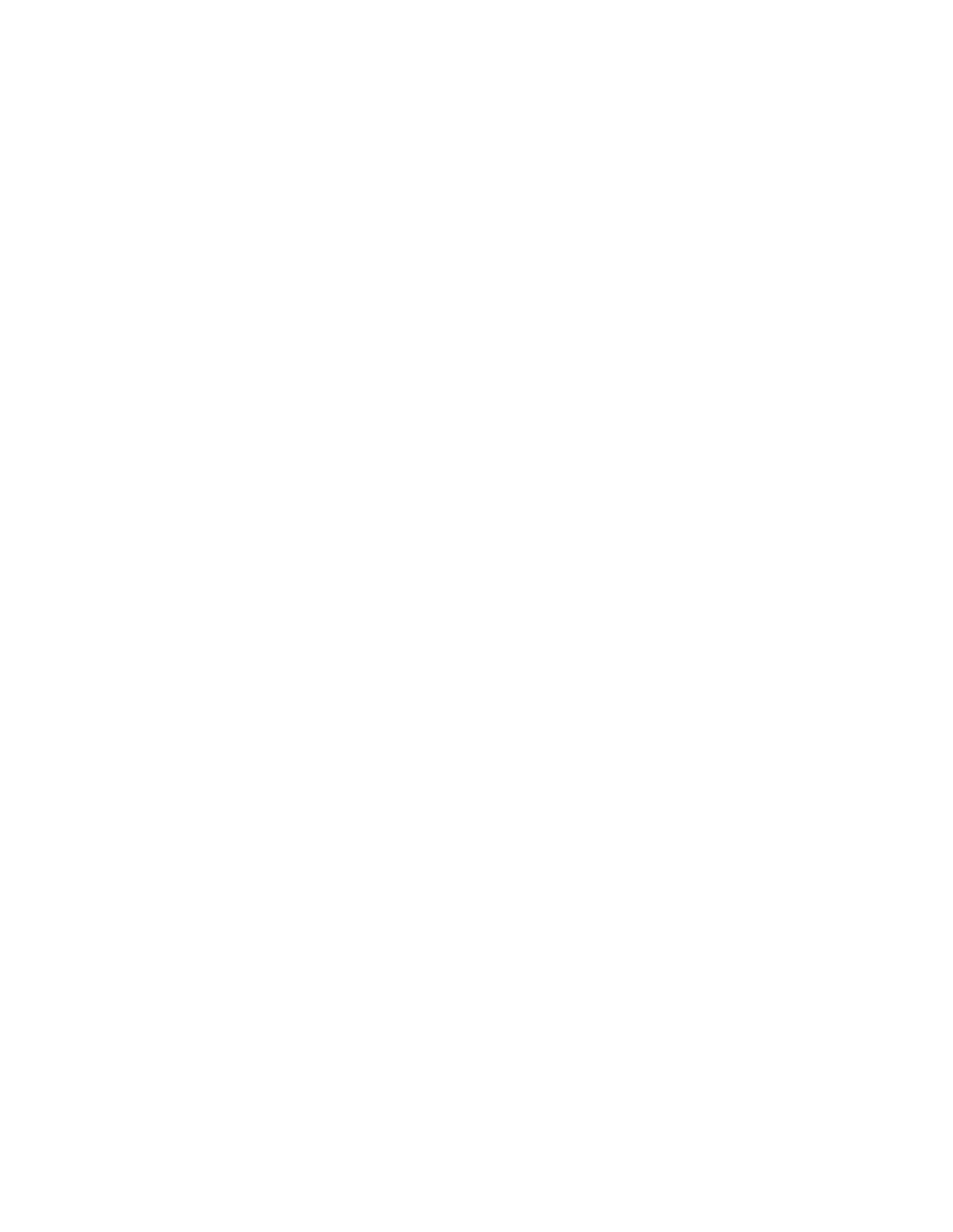#### **PPBE BUDGET FORMULATION PROCESS**

- 1. PURPOSE. To establish formalized procedures within the NNSA for the formulation of annual NNSA budget submissions within the framework of the NNSA's Planning, Programming, Budgeting, and Evaluation process.
- 2. CANCELLATIONS. None.
- 3. APPLICABILITY. The provisions of this Policy Letter apply to all NNSA organizational elements.
- 4. BACKGROUND.
	- a. The NNSA involvement in the Department's budget formulation process consists of four distinct phases: the NNSA Programming Process, the Strategic Resources Review (SRR) Process, the Office of Management and Budget (OMB) Budget Review Process, and the Congressional Review Process.
	- b. The NNSA programs interact with the field as needed, e.g., with field budget reviews and/or submissions to automated databases. The NNSA sites provide requested crosscutting site data to the DOE as requested in this call.
	- c. The NNSA participates fully in the DOE Strategic Resources Review process.
	- d. The NNSA is required to submit its OMB Budget Request/President's Budget Request through the Department's Chief Financial Officer (CFO), in order to ensure consistency of DOE budget documents.
	- e. The role of the CFO is to review budget materials to ensure compliance with final Secretarial decisions as documented in the Program Decision Memoranda (PDM), OMB Passback allowance levels, OMB circular A-11, and the DOE Budget Formulation Handbook.
- 5. REQUIREMENTS. Budgeting is the phase that integrates planning and programming resource estimates into a "fiscally constrained" environment. Budget justifications include the FYNSP and performance data.
	- a. Strategic Resources Review
		- (1) Individual NNSA programs use their supporting processes to update program plans and budgetary data to meet the budgeting requirements of the Planning, Programming, Budgeting, and Evaluation (PPBE) process. The NNSA conducts an internal corporate Programming process in late spring that determines overall NNSA program priorities within the five-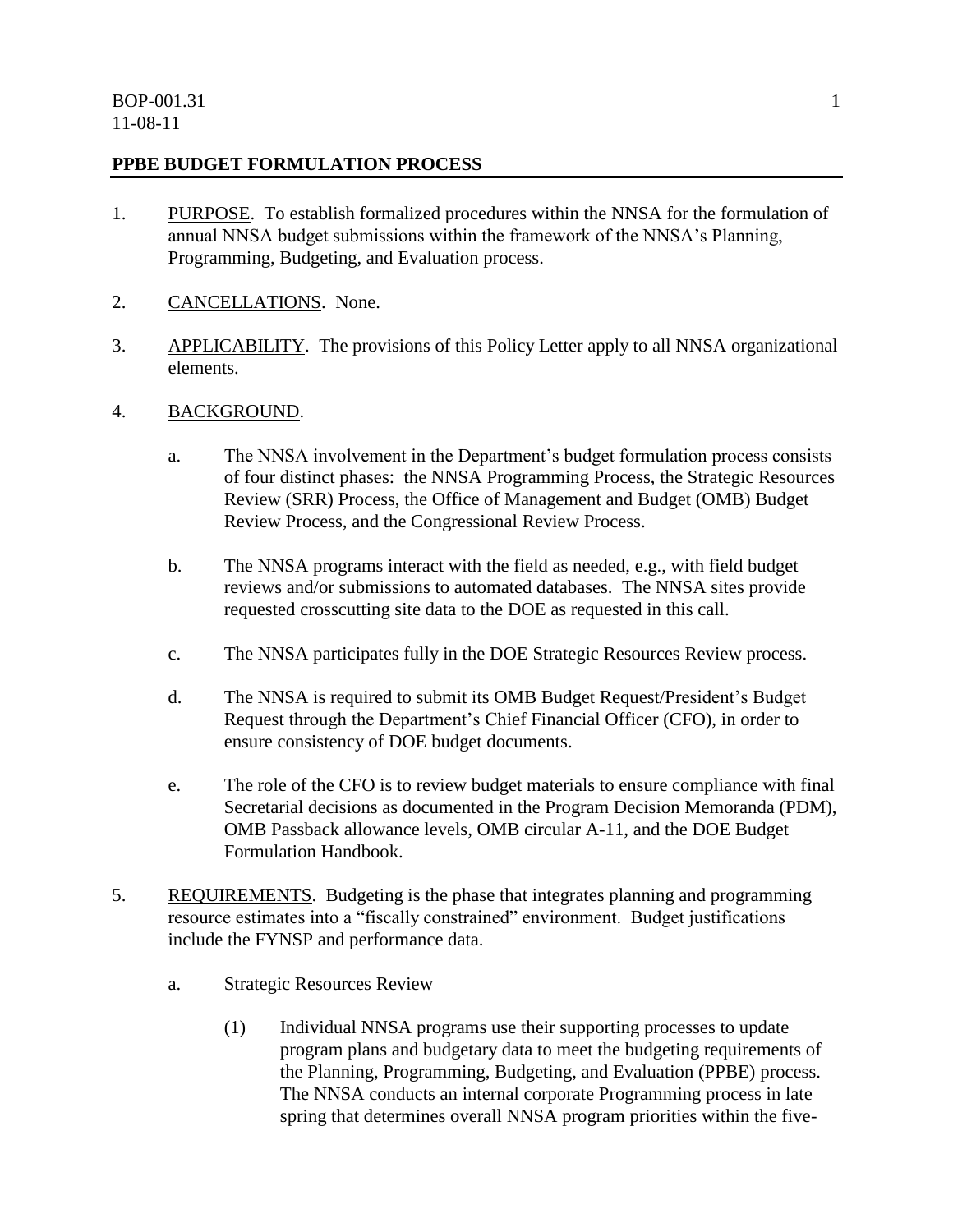year funding envelope and codifies these decisions in a formal document entitled "Administrator's Final Recommendations" (AFR). This provides the basis for interaction with the DOE through the SRR, and for the development of the NNSA Budget Request.

- (2) The NNSA participates fully in the DOE SRR process, providing all data requested including the Integrated Priority Listing (IPL) and ancillary schedules required by the DOE.
- b. The OMB/President's Budget
	- (1) At the completion of the NNSA Programming Phase and the DOE SRR, the Budget Formulation process begins.
	- (2) Based on the Administrator's program and budget assumptions the DOE Program Decision Memorandum (PDM), the NNSA Call for the Budget Information is issued to the NNSA Program Offices to request information needed to develop the OMB budget submission.
	- (3) Concurrently with the Call for Budget Information, the NNSA participates in the DOE PDM appeal process, if needed, to determine final DOE budget decisions for the OMB submission.
	- (4) Budget justifications, including the integrated FYNSP and ancillary materials, are prepared for submission to OMB through the CFO in accordance with the requirements described in the DOE Budget Formulation Handbook, OMB Budget Call, and OMB Circular A-11 (Preparation, Submission, and Execution of the Budget).
	- (5) The NNSA participates in OMB Budget briefings, and appeal of OMB Passback decisions processes, if required, which determine the final funding results and policy guidance for the President's Budget Request.
	- (6) Based on the final OMB Passback, NNSA's President's Budget Request is updated and submitted to the Congress through the OMB and the CFO. The DOE and NNSA are evaluating automated systems for this phase of the process as part of the DOE's "Standard Budget System" module of I-MANAGE.
	- (7) Budget justifications support the Congressional hearing process, including testimony, questions and answers, markups, and appeals.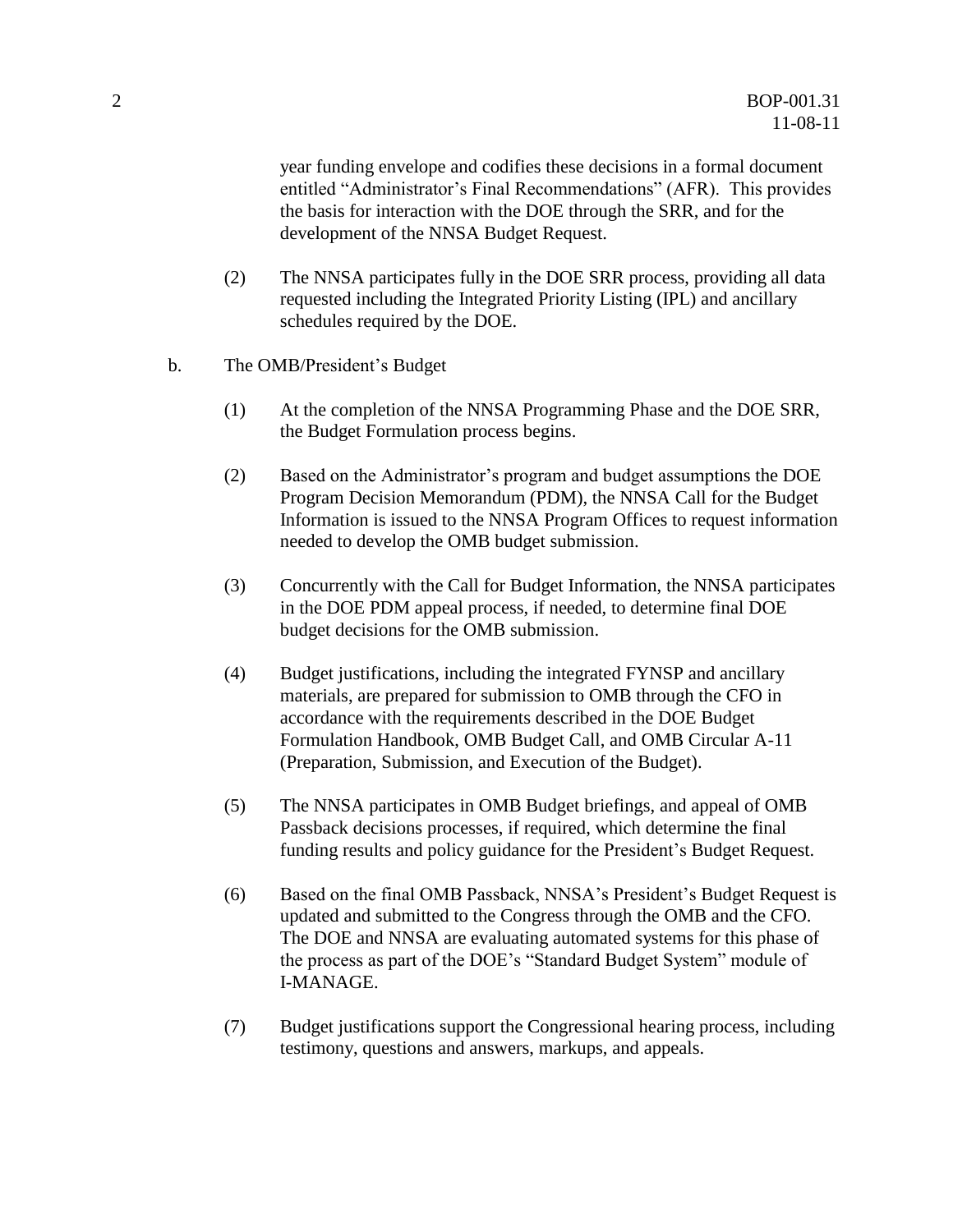- (8) In preparation for program and budget execution, Annual Operating/Implementation Plans are prepared by programs on the basis of the President's Budget Request and then updated to reflect the signed Appropriation Bill for the Fiscal Year.
- (9) External multi-year program plans flowing from internal multi-year program plans and the Budget/FYNSP are also developed by program managers.

#### 6. RESPONSIBILITIES.

- a. The NNSA Administrator:
	- (1) Responsible for approving the internal resource allocations during the Programming phase as documented in the AFR.
	- (2) Responsible for negotiating final Secretarial budget decisions with the DOE CFO.
	- (3) Submits NNSA's Budget Request to the CFO, OMB, and Congress.
- b. The Director, Office of Financial Management (NA-MB-30) is responsible for:
	- (1) Managing and coordinating the overall Budget Formulation process.
	- (2) Developing and issuing the NNSA Call for Budget Information to support the OMB and the President's Budget Requests.
	- (3) Reviewing and integrating input from program offices to ensure that requests fully support the goals of the NNSA and Department's Strategic Plan and Planning Guidance, PDM, and that content is consistent with NNSA's corporate policy and funding guidance, Congressional structures and DOE/NNSA formats.
	- (4) Coordinating with DOE CFO on budget formulation processes including submission of SRR materials, NNSA's Budget Request, OMB Passback, and OMB appeals.
	- (5) Interpreting and implementing budget formulation policy and procedures, and providing guidance and assistance to program staff in the development of budget formulation materials, including coordinating final Office of Declassification review.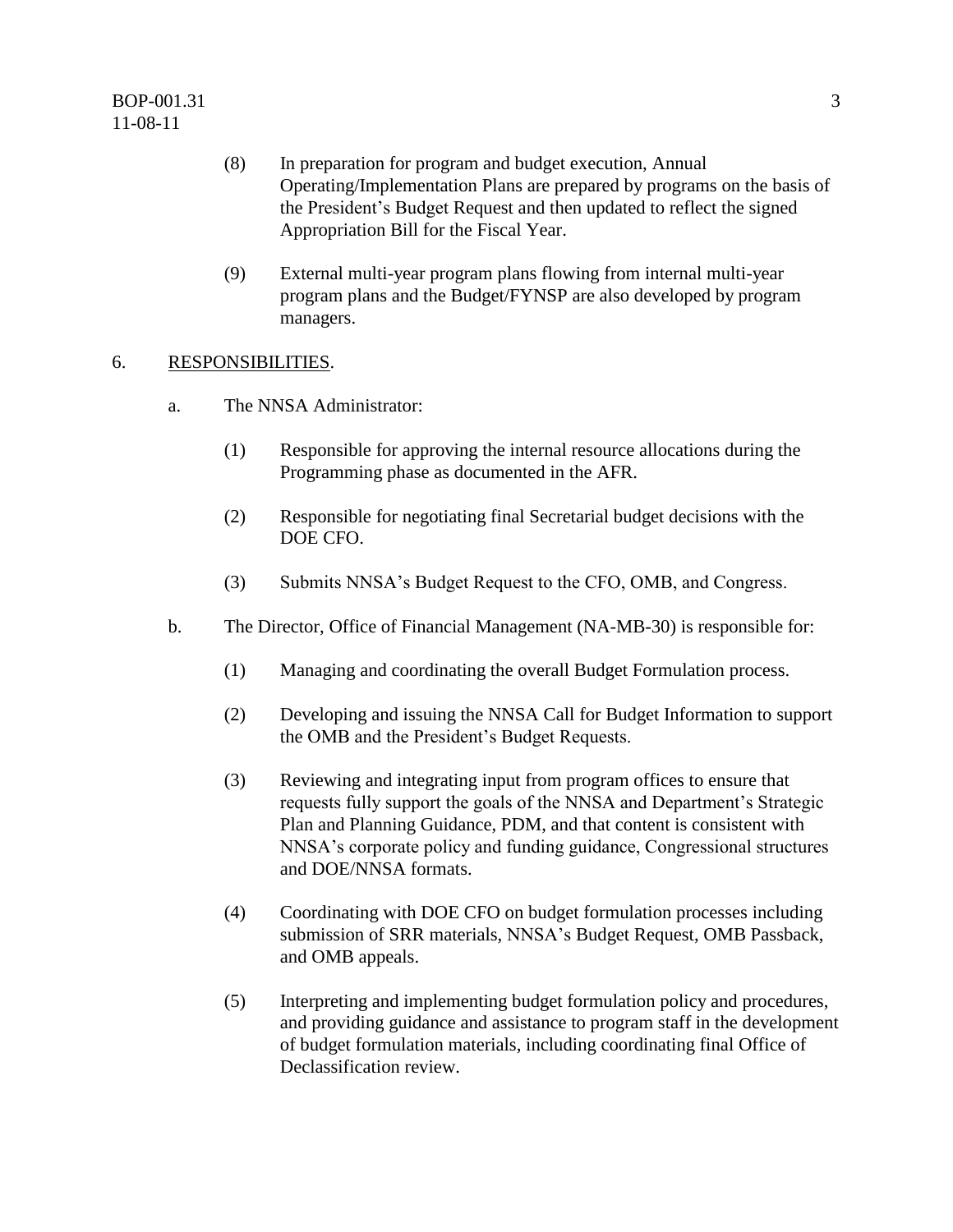- (6) Producing the final integrated NNSA budget documentation, including maintaining official NNSA statistical table and databases that support budget justifications, including FYNSP.
- (7) Overseeing and documenting validations of the resource estimates underpinning the NNSA budget per Business Operating Procedure (BOP).
- (8) Maintaining and updating the NNSA PPBE Policy Letter/BOPs on Budget Formulation on the NNSA intranet. The URL address is <https://hq.na.gov/>ppbe/ located under "NNSA Policy".
- c. The Headquarters (HQ) NNSA Elements (Defense Programs, Defense Nuclear Nonproliferation, Naval Reactors, Nuclear Counterterrorism Incident Response, Defense Nuclear Security, Cyber Security, and Management and Budget) are responsible for:
	- (1) Providing input for budget formulation for all programs in response to the guidance in the DOE SRR as well as the NNSA Call for Budget Information consistent with the DOE PDM.
	- (2) Reviewing and commenting on the final budgetary documents.
	- (3) Participating in the OMB review, including the Passback process.
	- (4) Responding to formulation findings, recommendations and OMB inquiries.
- d. The Office of Field Financial Management is responsible for:
	- (1) Collecting, consolidating, and submitting to NA-MB-30 crosscut and ancillary data.
	- (2) Assisting program offices in the development of budgetary materials if requested.
	- (3) Participating in Budget Formulation Validation Review teams as requested for budget estimates developed by NNSA elements.
- e. The NNSA Site Offices are responsible for:
	- (1) Providing requested crosscutting site data to the DOE as requested.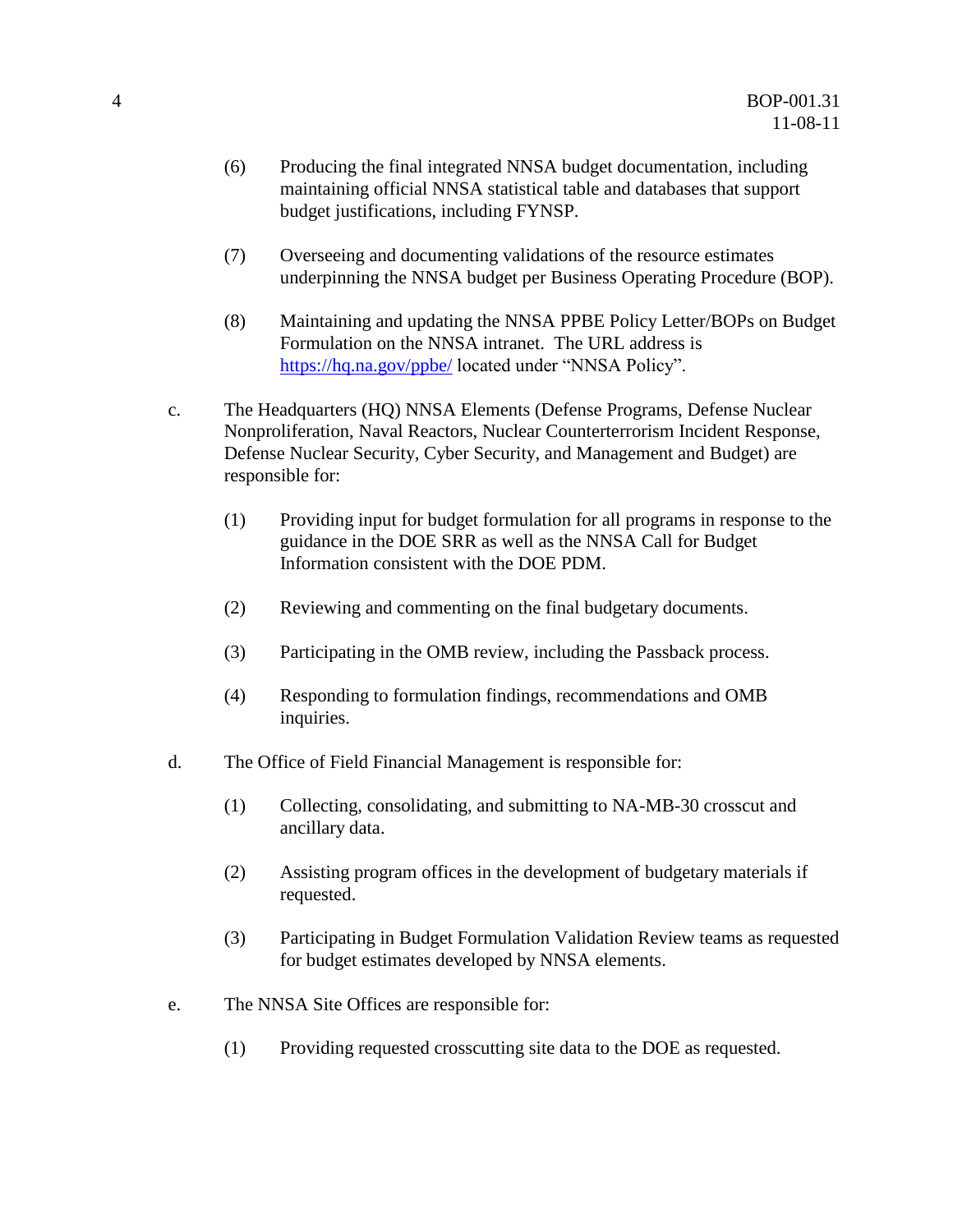#### BOP-001.31 11-08-11

- (2) Participating in the annual budget formulation validation process for estimates developed by M&O contractors to ensure reasonableness of cost estimates.
- (3) Coordinating with the site as requested.
- 7. REFERENCES. Department of Energy (DOE) DOE O 130.1, Budget Formulation; DOE O 413.3B, Program and Project Management for the Acquisition of Capital Assets; DOE 0 520.1A, Chief Financial Officer Responsibilities; DOE G 120.1-5, Guidelines for Performance Measurement.
- 8. CONTACT. The NNSA, Office of Financial Management, NA-MB-30, 202-586-1087.

 $K\cup\text{Yone}$ 

KENNETH W. POWERS Associate Administrator for Management and Budget

Attachment 1. Formulation Timeline